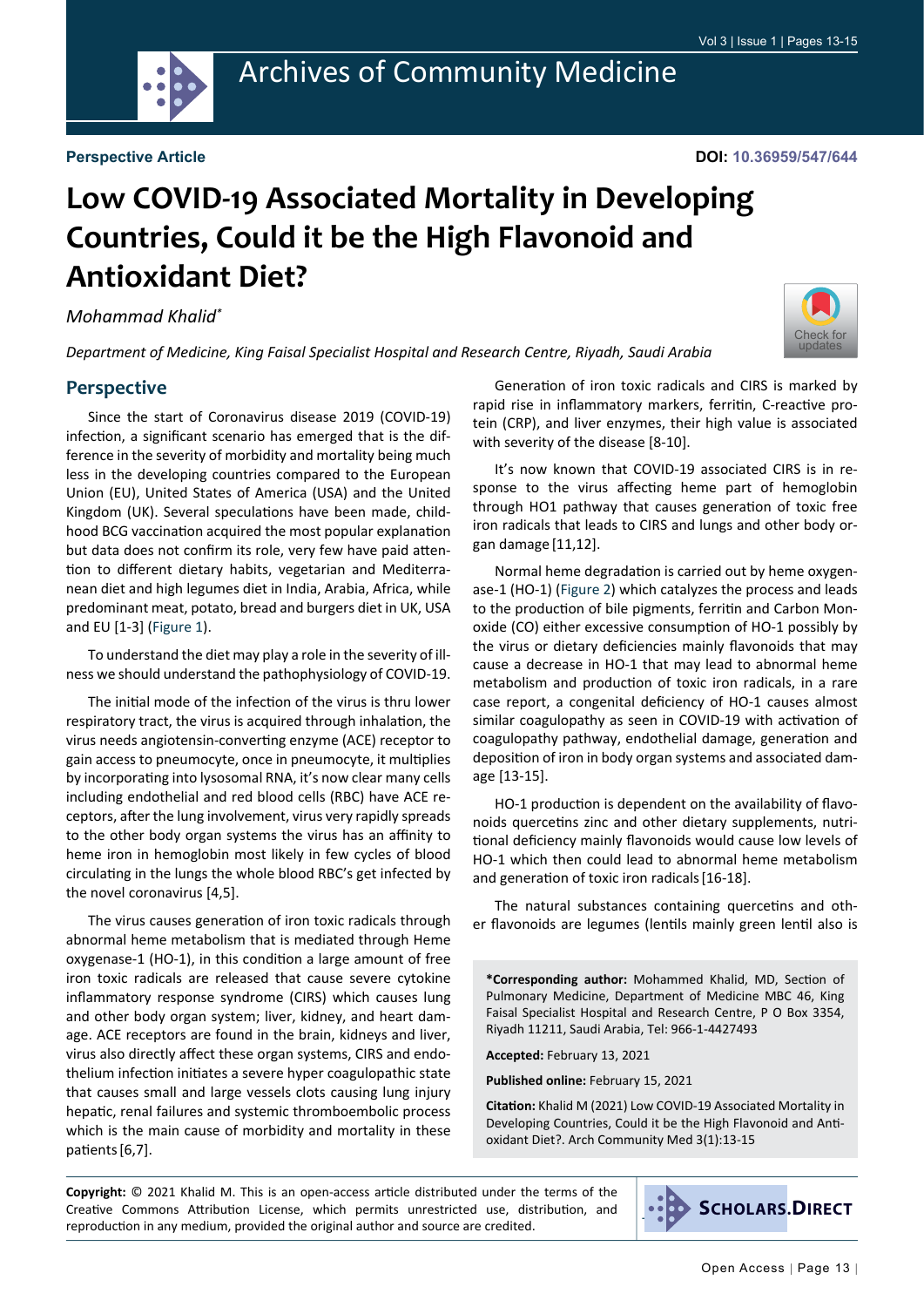**Citation:** Khalid M (2021) Low COVID-19 Associated Mortality in Developing Countries, Could it be the High Flavonoid and Antioxidant Diet?. Arch Community Med 3(1):13-15

<span id="page-1-0"></span>

<span id="page-1-1"></span>

known as mung lentil) red onions, fresh red pepper, green leafy vegetables, the skin of red grapes, apples and citrus fruits [19].

Asia, Africa, and Arab have a high lentil consumption and vegetarian diet, they also have low mortality from COVID-19 most likely due to high flavonoid and high antioxidant in their diet, while the EU, the UK, and the USA mainly meat, potato and meat burger based diet which is a low flavonoids and antioxidant diet. Elderly who are more vulnerable beside age and comorbidity also have multiple nutritional deficiencies that maybe a factor in increased severity of COVID-19 disease in elderly.

Level of hemoglobin in the blood may also play a role, developing countries may have low average hemoglobin levels hence less toxic iron radicals with COVID-19 infection and less severe CIRS and morbidity and mortality compared to average high hemoglobin values in EU and USA causing higher toxic iron radical generation and more severe CIRS [20]. Simi